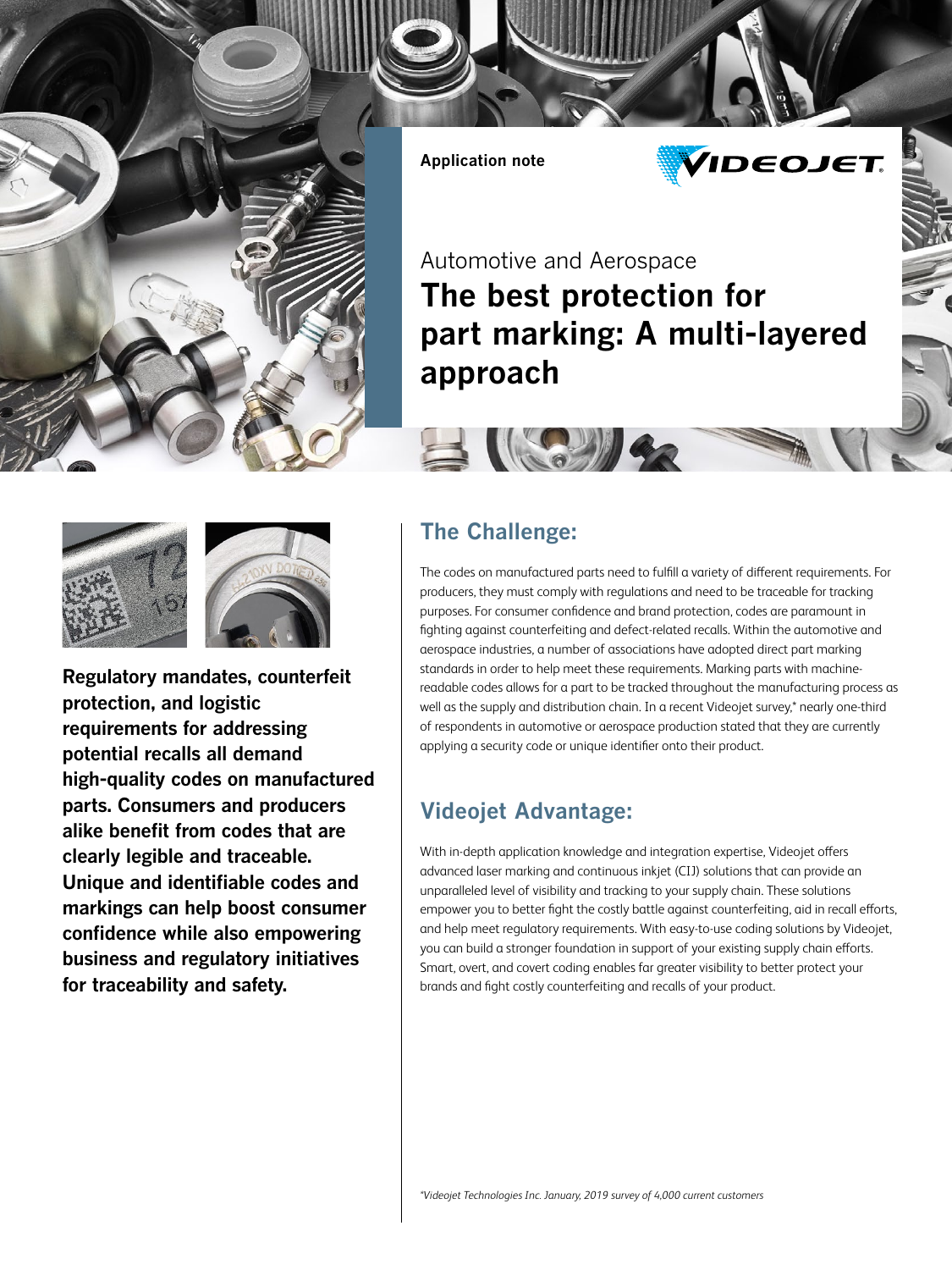## **Multi-layered approach for traceability**

#### **Protecting your profitability and your brand**

**Forward-thinking manufacturers are now also using direct part marking to track high-value parts in order to deter theft or counterfeiting, pinpoint parts for service or recalls, help determine liability, and resolve warranty issues.**

Coding and marking technology can provide an advanced level of visibility and tracking to your distribution channel. Smart coding provides optimum visibility to help you protect your brands and your profitability. Overt coding delivers visible, clear, and permanent codes with laser marking systems. In addition, covert coding offers hidden coding that adds additional security and helps protect sensitive information. With this multi-layered approach of smart, overt, and covert coding solutions, coupled with tracking and auditing mechanisms, it is more difficult for others to make counterfeit parts. They also make it easier to track down parts in case of a recall.



PRODU

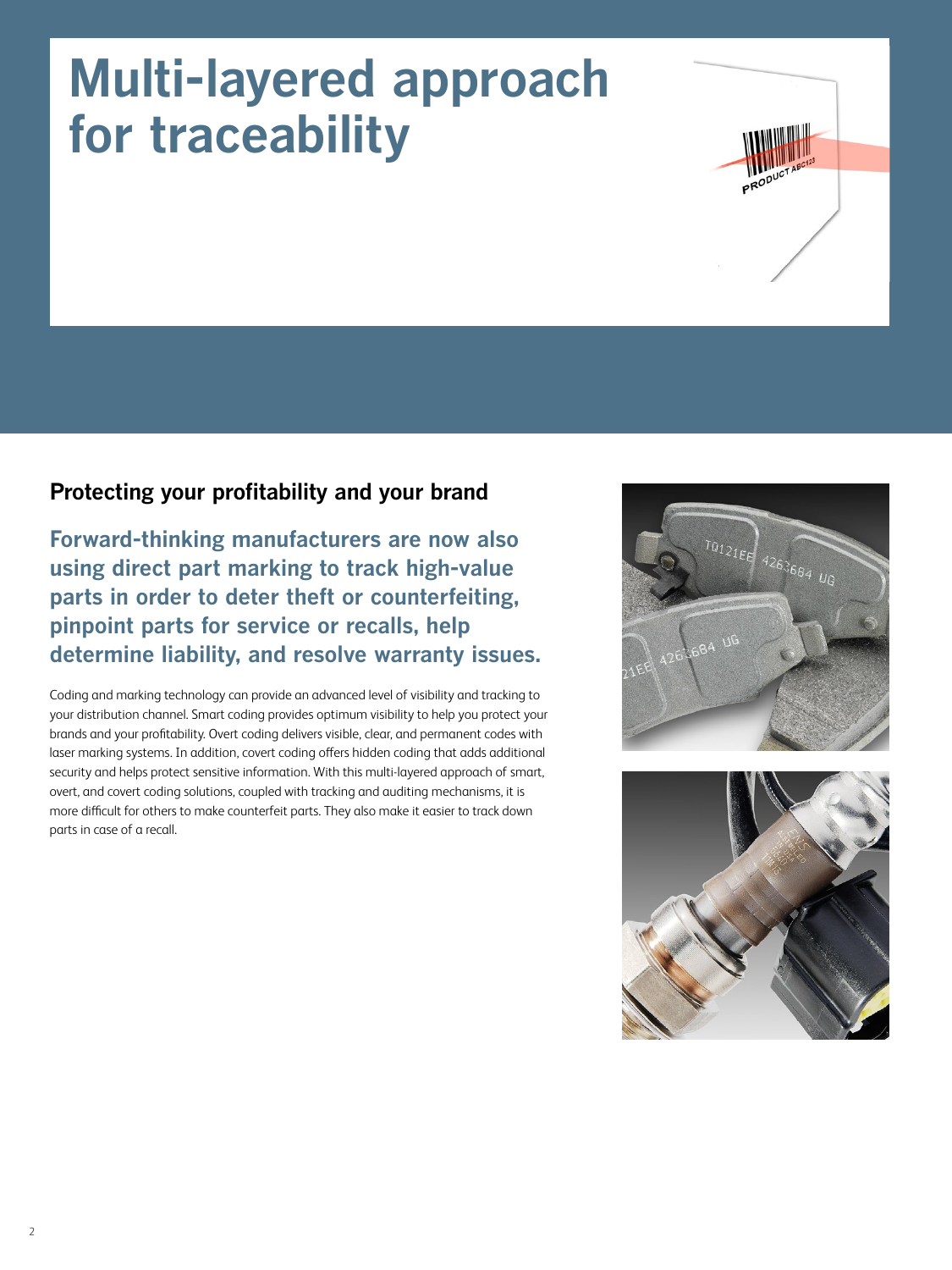# **SMAR T OVERT**

| Type          | <b>Description</b>                 | <b>Coding Technology</b> |
|---------------|------------------------------------|--------------------------|
| Smart coding  | Altering or verifying certain data | CIJ and Laser            |
| Overt coding  | Permanent codes                    | Laser                    |
| Covert coding | Concealed information              | CIJ and Laser            |

#### **Smart coding**

Preventing counterfeiting is challenging. Participants in gray and black markets will often take drastic measures in order to reproduce or resell your products for a profit. However, smart coding can help make it easier for authorized vendors to guarantee the authenticity of your product. Smart coding takes a basic lot or batch code further by altering and verifying specific characters in the code, making it more difficult for unauthorized parties to copy. Smart codes are difficult to emulate by unintended third parties and are an important foundation to an effective counterfeit prevention system. When utilized correctly, they can provide greater visibility into your supply and distribution chain and help reduce your liability in the event of counterfeiting.

Below are a few ways that smart coding can add more security to the lot or batch codes you already print today:

- Self-verifying codes: Codes following a pre-determined rule or pattern such as the digits adding up to a specific number or certain digits being multiples of one another
- Interleaved marking: Two or more selected characters within an alphanumeric code that partially overlap
- Dynamically altered font: Software generated codes with small segments of different letters or numbers missing to create unique codes on each product
- Verifiable code: Codes created by unique software-driven algorithms that can be scanned and tracked with vision systems throughout the supply chain



**Smart coding:** *Dynamically altered font* **Overt coding:** *Permanent code*

#### **Overt coding**

Overt, visible codes created by laser marking systems are an important layer of defense against counterfeiting and diversion, and an effective means of supporting the integrity of your products. Since a laser beam changes the substrate, the laser code cannot be taken off without destroying the product's surface. Therefore, the code is nearly impossible to remove without changing the appearance of the product and/or packaging, making it an unattractive target for unauthorized parties. Overt codes, which are permanent, high-quality, and visible, instill brand confidence and hinder code removal.

Laser codes are an ideal overt coding solution for part marking providing:

- Permanent codes that are extremely difficult for unauthorized channels to remove
- High-quality marks that help enable clear smart coding techniques and instill brand confidence with customers
- Additional text, logos, bar codes, graphics and other information can be added to enhance protection